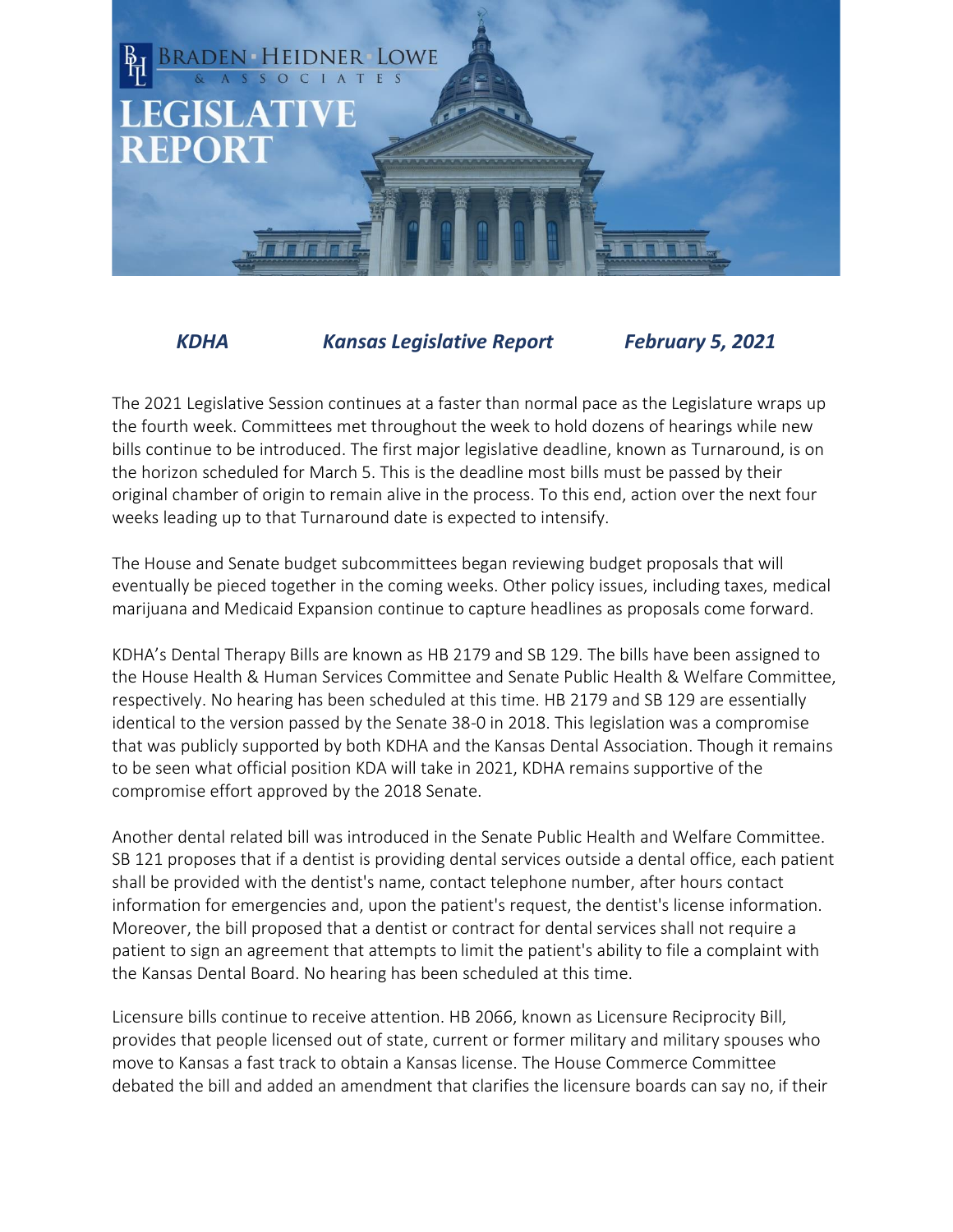path to licensure was very different from Kansas. The Kansas Dental Board did not weigh in on the bill.

Another licensure bill, called the Right to Earn a Living Act (SB 10), was considered by the Senate Commerce Committee last week but has not been considered for action at this time. SB 10 calls for every regulatory agency to provide a comprehensive review of all occupational rules and regulations and occupational licenses that justifies its function, impact on workers, consumer choices and cost and comparison to other states. The Kansas Dental Board did not weigh in on the bill.

Likewise, no action has been scheduled at this time for SB 34, which proposes for all administrative rules and regulations currently on the books to expire after five years unless the agency and Legislature take action to renew the regulation.

Thank you and please let us know if you have any questions. Please see below for the bill matrix.

Travis Lowe



| <b>Bill Number</b><br>and Sponsor                                     | <b>Bill Subject</b>                                                                                             | <b>Current Status</b>                            | <b>Last Action</b>                                                        |
|-----------------------------------------------------------------------|-----------------------------------------------------------------------------------------------------------------|--------------------------------------------------|---------------------------------------------------------------------------|
| <b>SB</b> 10<br>Richard Hilderbrand, R-                               | Enacting the right to earn a living act to minimize<br>unnecessary occupational licensing and regulation        | In Senate<br>Commerce                            | $01/20/2021$ - Senate<br>Scheduled Hearing in<br>Commerce: Wednesday,     |
| 13 <sub>th</sub>                                                      |                                                                                                                 |                                                  | 1/27, 10:30 AM, Rm 546-S                                                  |
|                                                                       |                                                                                                                 |                                                  |                                                                           |
| SB 34                                                                 | Sunsetting administrative rules and regulations five years<br>after adoption unless extended by the legislature | In Senate<br>Federal and<br><b>State Affairs</b> | 01/21/2021 - Senate<br>Scheduled Hearing in<br>Federal and State Affairs: |
| Senate Federal and State<br>Affairs Committee                         |                                                                                                                 |                                                  | Tuesday, 1/26, 10:30 AM,<br>Rm 144-S                                      |
|                                                                       |                                                                                                                 |                                                  |                                                                           |
| <b>SB</b> 121<br>Senate Public Health and<br><b>Welfare Committee</b> | Updating certain provisions of the Kansas dental practice act                                                   | In Senate<br>Public Health<br>and Welfare        | 02/02/2021 - Senate<br>Referred to Public Health<br>and Welfare           |
|                                                                       |                                                                                                                 |                                                  |                                                                           |
| <b>SB</b> 129                                                         | Providing for the licensure of dental therapists                                                                | In Senate<br>Public Health<br>and Welfare        | 02/03/2021 - Senate<br>Referred to Public Health<br>and Welfare           |